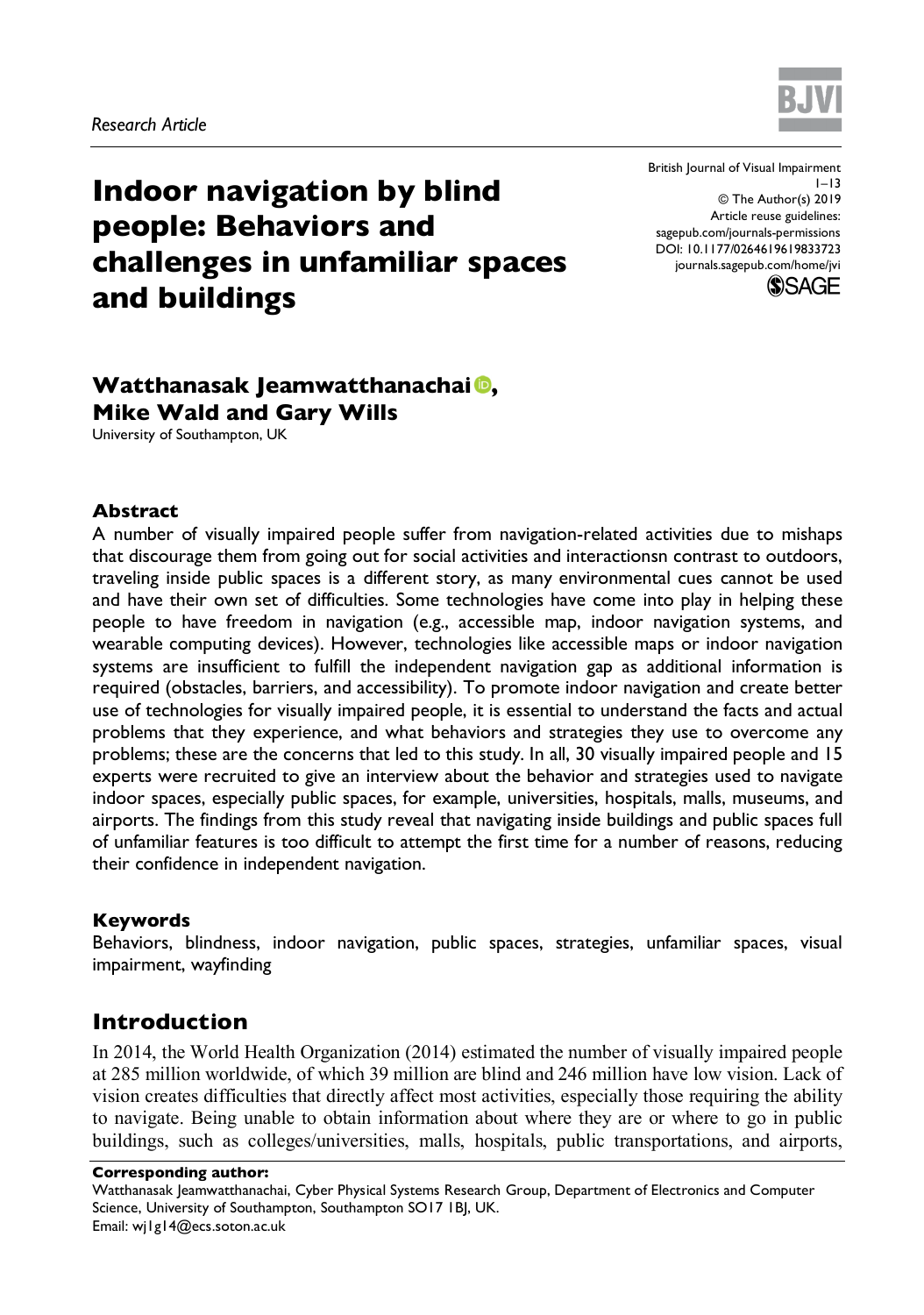causes problems in their wayfinding process, discouraging them to go out by themselves. The study found that 80%–90% of visually impaired people spent their life inside buildings (Li  $\&$ Lee, 2010).

For visually impaired people, doing such things would not be as easy as sighted people. Challenges and difficulties apply to most of their activities. Traveling without vision is challenging for the congenital blind, adventitious blind, and even blindfolded sighted people (Picinali, Afonso, Denis, & Katz, 2014). Therefore, an orientation and mobility (O&M) program was created for visually impaired people, teaching safe, efficient, and effective travel skills, including how to use common tools, for example, white cane and sensory compensation (Vecchi & Cattaneo, 2011) to sense their surrounding environment as an important part of forming a mental map. Independently walking through cities or buildings is still difficult as a number of problems are encountered, for example, obstacles, noise, and other barriers which directly affect their daily activities and navigation (Williams, Galbraith, Kane, & Hurst, 2014; Williams, Hurst, & Kane, 2013; Zeng, 2015).

Visually impaired people have more confidence traveling (outdoors and indoors) with the white cane (Williams et al., 2013; Williams et al., 2014), which increases their perception and familiarity of spaces through the environment cues (e.g., landmarks) they receive when the cane hits something. Traveling inside buildings creates other difficulties as visually impaired people cannot sense and use landmarks to help move around spaces: especially walking through unfamiliar, crowded, and wide-open spaces due to limitations of their sensing environmental cues (light, smell, and noise) (Vecchi & Cattaneo, 2011) and randomly placed obstacles. As a result, visually impaired people may take a long time to familiarize themselves with spaces and to construct a mental map.

When traveling indoors, most of the outdoor challenges are not present, but head-level and trip accidents and even movable objects are still taken into consideration. Learning a new environment like a hospital, mall, or large complex building leads to navigation difficulty due to lack of accessibility information and environment cues (Williams et al., 2013). It is very hard to decide which way to reach the destination in such a complex crowded environment (Ganz et al., 2012). A guide dog would be a reasonable choice, but sometimes this is not permitted, for example, in hospitals (Guidedogs.org.uk, 2016), theaters, and zoos (Guidedogs.org.au, 2016). In the case of visiting an unfamiliar place, the guide dog needs to be trained beforehand so that it becomes familiar with the environment and remembers a standard or appropriate route (Kulyukin, Gharpure, Nicholson, & Pavithran, 2004).

Some visually impaired people use a variety of accessible maps (e.g., tactile maps) to help navigating indoors and learning the environment beforehand, while others use other assistive technologies, for example, indoor navigation system, wearable computing devices, and mobile devices. Accessible maps play a significant role in improving and accelerating the process of constructing mental maps (Almeida, Martins, & Lim, 2013; Schinazi, Thrash, & Chebat, 2016), whereas using tactile maps is difficult when the person is not familiar with raised surfaces and tactile representations (e.g., lines, graphs, and Braille) (see section "Use of assistance"), which takes a lot of effort to learn (\hAlmeida et al., 2013). Information provided in tactile maps is not sufficient in regard to safety, wayfinding, and orientation during navigation indoors (Papadopoulos et al., 2016).

Learning behaviors and challenges visually impaired people found during navigation indoors is essential for design of technologies, which enable independent-indoor navigation in unfamiliar spaces. The aim of this study is to get in-depth understanding of behaviors and strategies by visually impaired people, and investigate challenges found while navigating inside spaces. The study findings are analyzed and classified into five categories: (1) use of assistance, (2) distance estimation, (3) wayfinding and orientation, (4) unfamiliar spaces, and (5) obstacle and hazards.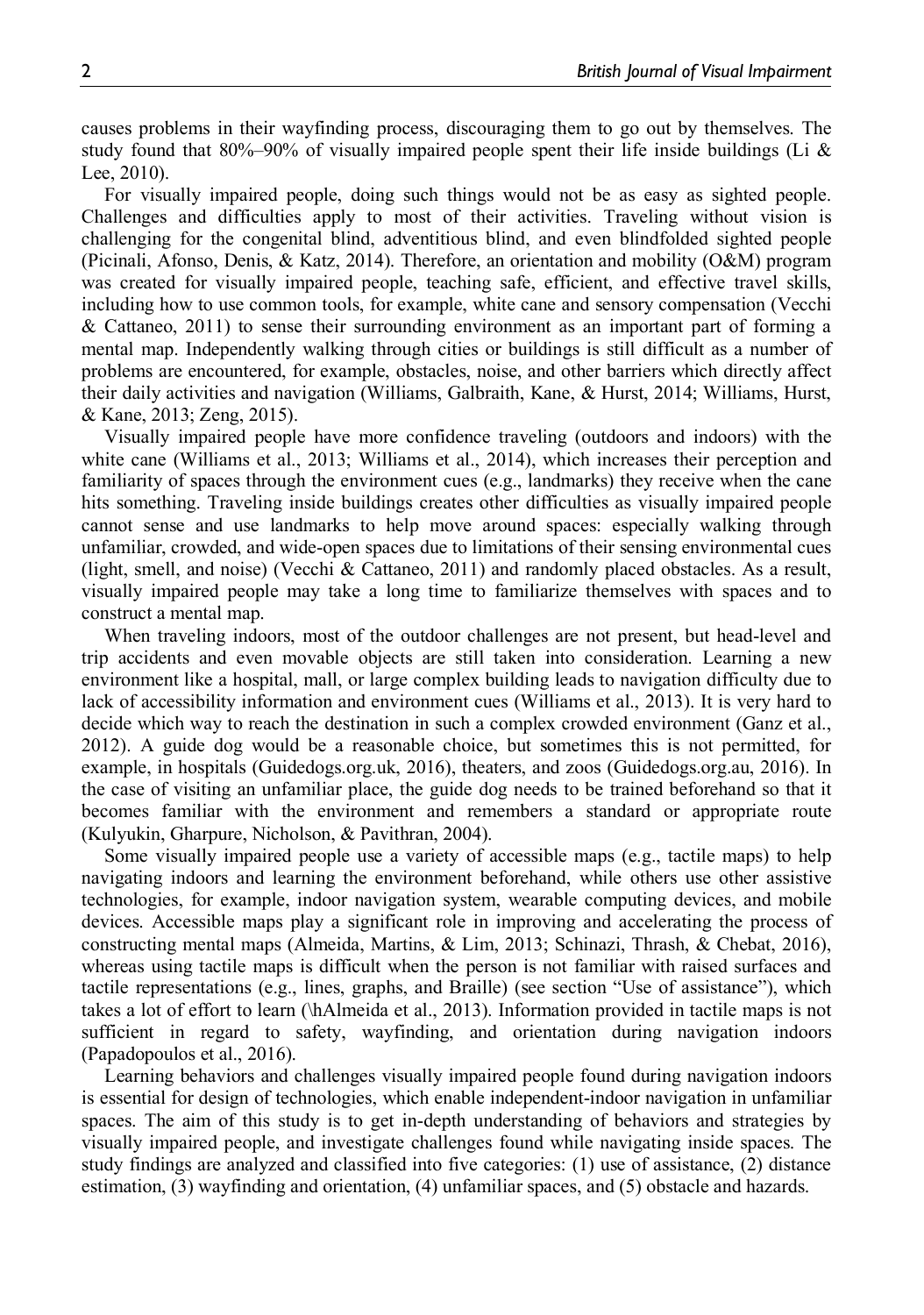# **Method**

The purpose of this study was to acquire an in-depth understanding of the indoor navigation behaviors and strategies used by visually impaired people when walking inside buildings full of unfamiliar features. The environment perception of visually impaired people varies, depending on a person's characteristics (\hAlmeida et al., 2013) such as age, cognitive development, type of blindness (congenital or adventitious), and level of blindness. In this study, 45 participants were recruited and split into 30 visually impaired people and 15 sighted people.

Among the 30 visually impaired people recruited, 10 from the United Kingdom and 20 were from Thailand, randomly chosen with evenly distributed numbers of males and females. In all, 10 participants self-reported as congenitally blind, whereas 20 participants were adventitious blind; 22 participants self-reported as severely sight impaired (blind), while 8 participants were sight impaired (partially sighted). The sighted participants were (1) chaperones and O&M instructors and (2) developers and researchers from technical fields: human–computer interaction, accessibility, assistive technology, and interior design for elderly and disabled people.

Both the groups completed questionnaires: 18 questions (10 closed and 8 open) were listed for visually impaired people, while 18 questions (9 closed and 8 open) were used for sighted people. All the questions were split into five categories regarding indoor navigation by people with visual impairment (see Appendix 1). Semi-structured interviews were conducted for people with visual impairment, however, the findings from both the groups were used in terms of complementarity, clarity, and elaboration of the findings.

# **Findings**

Analysis of the findings classified into five sections showed that visually impaired people experienced a lot of problems while navigating inside buildings and public spaces, for example, in universities, hospitals, malls, museums, and airports.

- Section "Use of assistance" describes the common tools that visually impaired people use, including restrictions of the use of assistance in particular places.
- Section "Distance estimation" discusses how visually impaired people estimate distance in unfamiliar spaces.
- Section "Wayfinding and orientation when travelling in unfamiliar spaces" describes wayfinding strategies and how people find their orientation in unfamiliar spaces.
- Section "Unfamiliar spaces" discusses problems and challenges found in public spaces, including four other types of buildings that were consequently found during the interviews.
- Section "Obstacles and hazards in indoor navigation" discusses obstacles and hazards discovered while navigating indoors.

## *Use of assistance*

Participants were asked if they had received Orientation and Mobility (O&M) training or not, and what types of assistance they use for daily activities. A total of 19 participants (63%) indicated that they received training, while 11 (34%) did not, giving reasons such as another physical challenge and age-affect learning ability. Figure 1 shows the types and frequency of assistance used to navigate indoor spaces. Based on these numbers, the various assistance was ranked using the Borda Scoring Rule (BSR) (Shoham & Leyton-Brown, 2008); see Table 1. Consequently, the white cane and a sighted guide are the most promising assistance used to perform daily activities,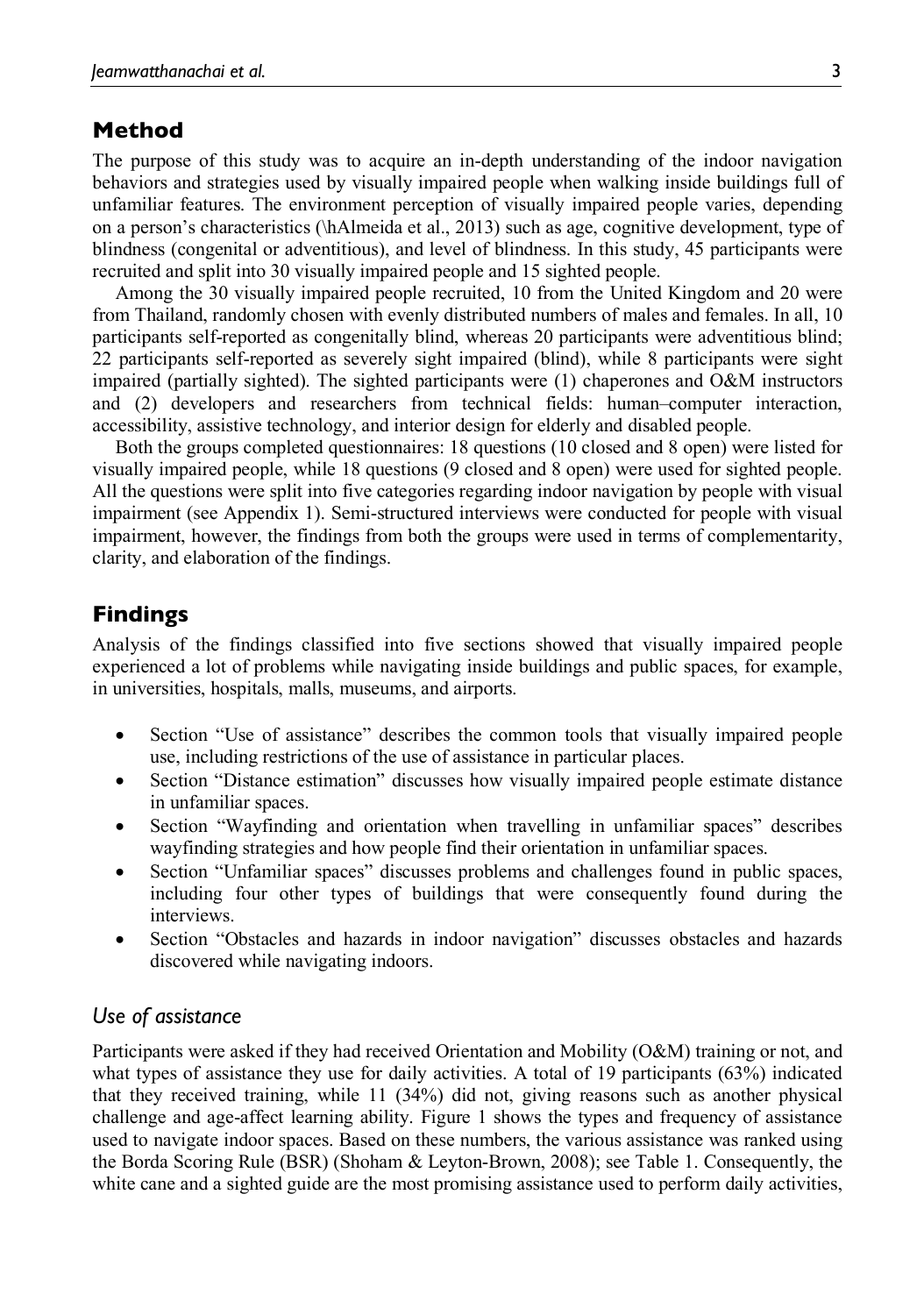with the preference for a sighted guide as the first choice, while the white cane is used once people are familiarized with spaces and buildings by repeatedly visiting there a number of times. This contradicts the common belief of sighted people that the white cane is the preferred method of traveling; the data show that people use a mixture of methods when navigating in unfamiliar spaces and buildings.

People with visual impairment suggested some challenges the white cane cannot overcome, such as detecting slippery floor caused by water or fabric dropped on the floor, as well as bodylevel and head-level obstacles they run into inside buildings. In some buildings, stepping down from a change in level to circulations (e.g., corridor and pathway) is especially challenging, as they could collide with some head-level obstacle. As a result, a sighted guide is the most popular assistance ahead of a white cane, while a guide dog and tactile map were not chosen for the following reasons.

A guide dog is not affordable as it costs up to  $\pounds$ 27,300 for the special training until it is ready for people with visual impairment (Guidedogs.org.uk, 2016), and Thailand has no guide dog training center. However, to use a guide dog in unfamiliar spaces, it needs to be trained beforehand to memorize the standard and safe route, which usually takes 2–3 times or more of walking through the building until it can remember the route. This can be undertaken by the guide dog trainers, but one participant said that a guide dog is not permitted in Islamic religious spaces, because the dog is used for hunting and not as a pet or helper.

Likewise, a tactile map is not widely used, as it is not so easy to use and interpret its contents. Most said that the tactile map required a lot of effort to understand the contents provided; four (13%) participants had used a tactile map to find their way to a destination, two participants had successfully reached their destination, while the other two did not as the content provided was confusing and non-standard, which led to miscalculating the distance.



**Figure 1.** Survey of use of assistance.

**Table 1.** Assistance ranking: Different perspectives between visually impaired versus sighted people using Borda Scoring Rule (BSR).

| Type of assistance | Visually impaired people |         | Sighted people |         |  |
|--------------------|--------------------------|---------|----------------|---------|--|
|                    | <b>BSR</b>               | Ranking | <b>BSR</b>     | Ranking |  |
| Sighted guide      | <u> 109</u>              |         | 49             |         |  |
| White cane         | ′ь                       |         | <u>63</u>      |         |  |
| Tactile map        |                          |         |                |         |  |
| Guide dog          |                          |         |                |         |  |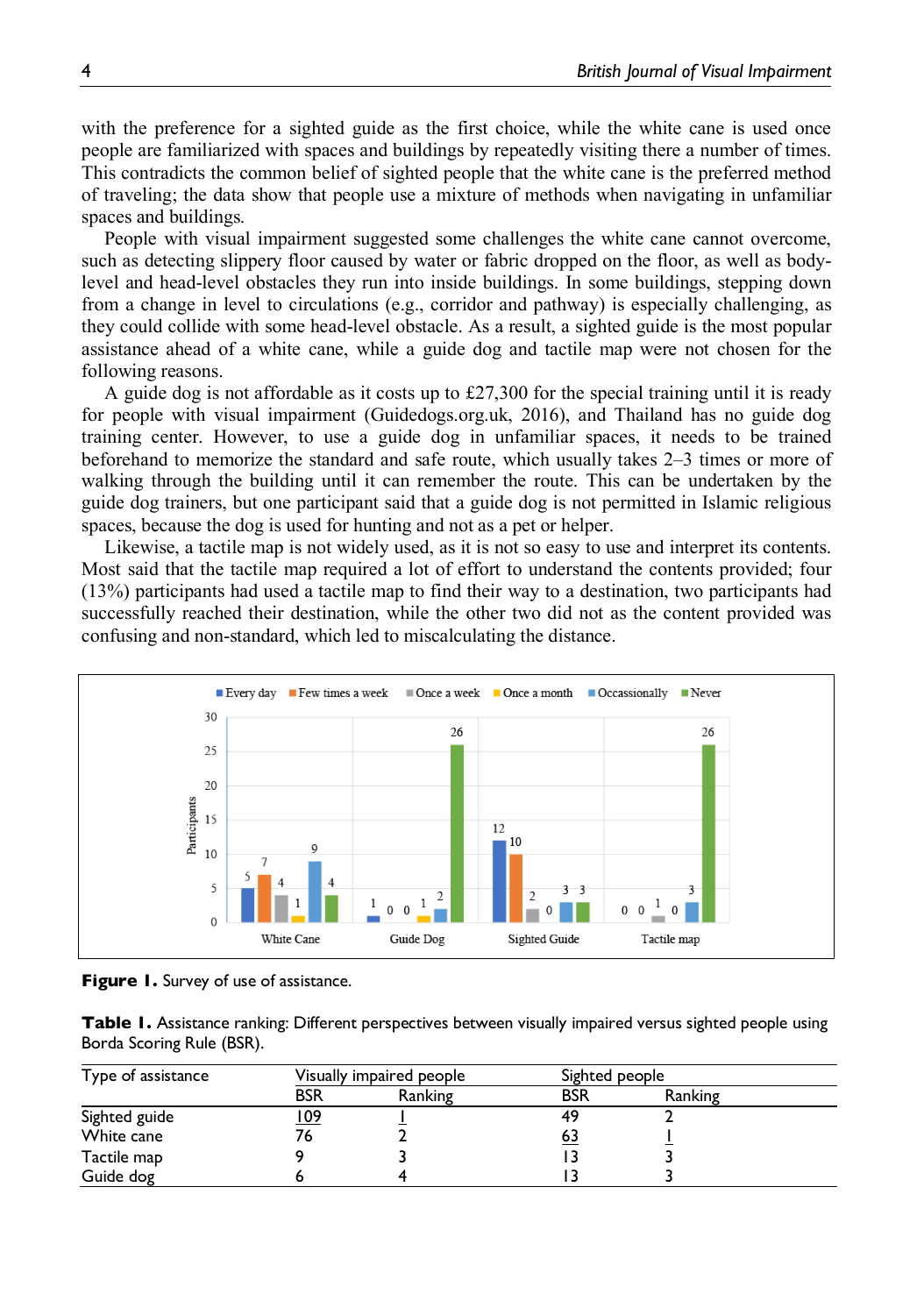#### *Distance estimation*

Many strategies have been used in distance estimation in both familiar and unfamiliar spaces (see Figure 2). There are different points of view between people with visual impairment and sighted people. The sighted suggested walking in the unfamiliar spaces, while people with visual impairment do not know the features inside the spaces, so a strategy of counting footsteps is appropriate instead of the use of landmarks as one of a combination of strategies. On the other hand, people with visual impairment argued that counting footsteps is sometimes difficult and takes a lot of mental effort and is easily distracted if walking into obstacles (e.g., furniture and landmarks), or into people, especially in unfamiliar crowded and noisy spaces and noise. As a matter of fact, about half of participants relied on their sense and feeling, focusing on the use of environment information to estimate distance, for example, smell, light, floor texture, and landmarks. However, not all of the participants could estimate the distance, especially those born blind and had never seen the world.

#### *Wayfinding and orientation when traveling in unfamiliar spaces*

Most navigation problems in unfamiliar spaces resolve into three challenges: find the current location, find the way to a destination, and find and maintain orientation. This indicates what kind of information people are looking for when entering unfamiliar spaces.

The findings from the survey of visually impaired people in Figure 3 suggests that visually impaired people first need a sighted guide in order to learn and familiarize themselves with unfamiliar spaces, rather than using landmarks to find a location and orientation themselves. Once they have learned the spaces, they will use sense and feeling (e.g., landmarks and environment information) to navigate themselves.

For finding the current location, participants usually estimate where they are from three different sources: 34% sighted guide, 30% landmarks, and 24% environment cues (light, noise, and odor), while using a smartphone is rare due to its limitation and accuracy of estimating location indoors. To navigate to the destination, people asked a sighted guide to take them there, or asked for instructions and walked themselves using three simultaneous clues: floor texture, environment cues, and landmarks.

For orientation, visually impaired people usually get confused by asking local people or a sighted guide. As they are unfamiliar with the space, visually impaired people are not able to use any source of information in the area, for example, landmarks on which the sighted usually rely, in order to estimate their location and orientation. One participant said that to find his orientation while navigating in his home, he had drawn an image of the relationships between each landmark and other landmarks, while another participant employed echolocation in wayfinding to detect her orientation.

#### *Unfamiliar spaces*

This section discusses the level of difficulty of, and the level of confidence required in, unfamiliar spaces, for example, in a university, hospital, department store, museum, and airport. The findings show that most participants (up to 70%) have not usually visited such venues due to the physical challenges, where they need assistance from a sighted guide or a local person. Most participants agreed that navigating inside the buildings listed in Figure 4 is too difficult by themselves for the following reasons.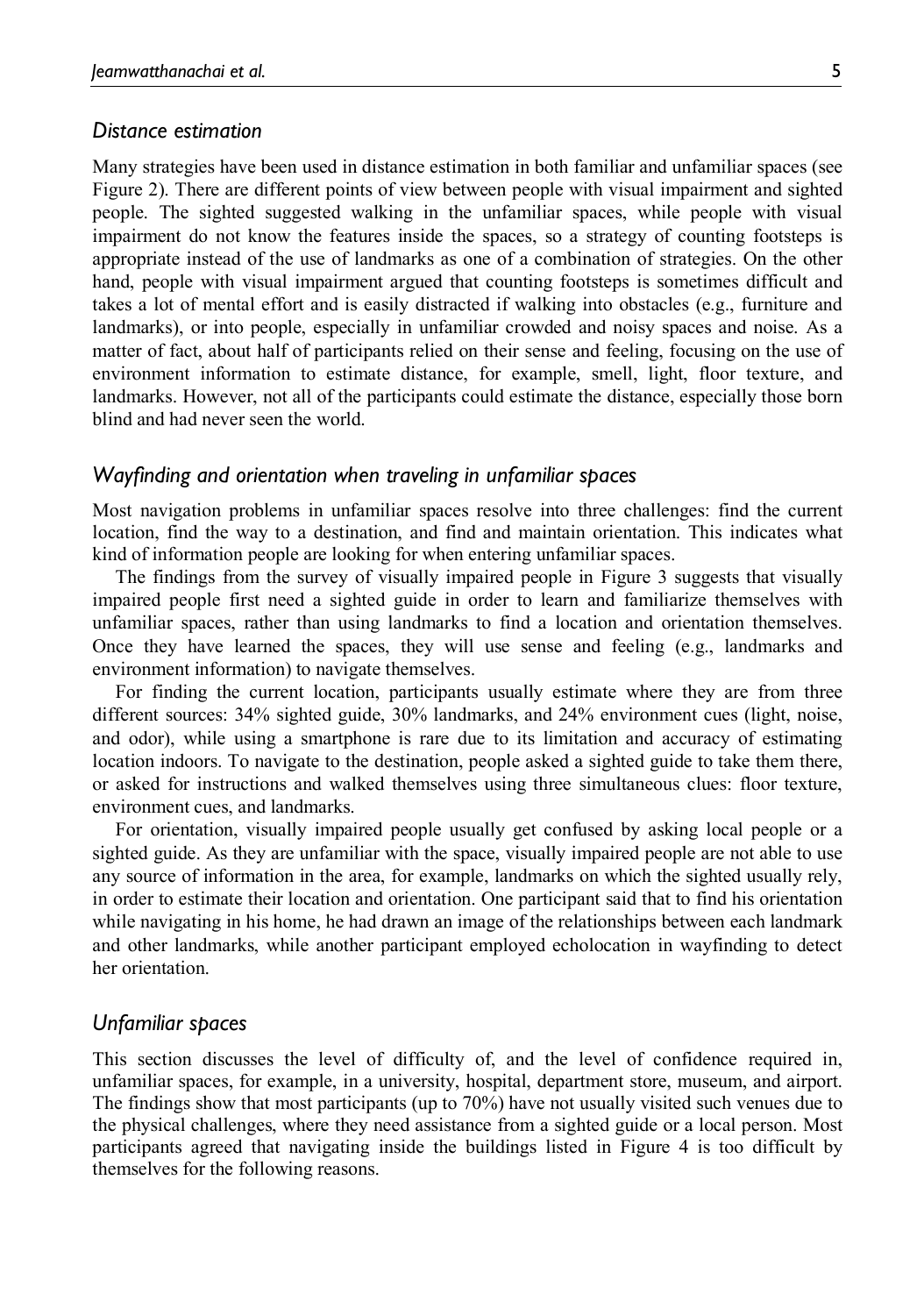

**Figure 2.** Distance estimation survey. (a) Visually impaired people. (b) Sighted people.



**Figure 3.** Wayfinding and orientation survey. (a) Find current location. (b) Find way to destination. (c) Find orientation.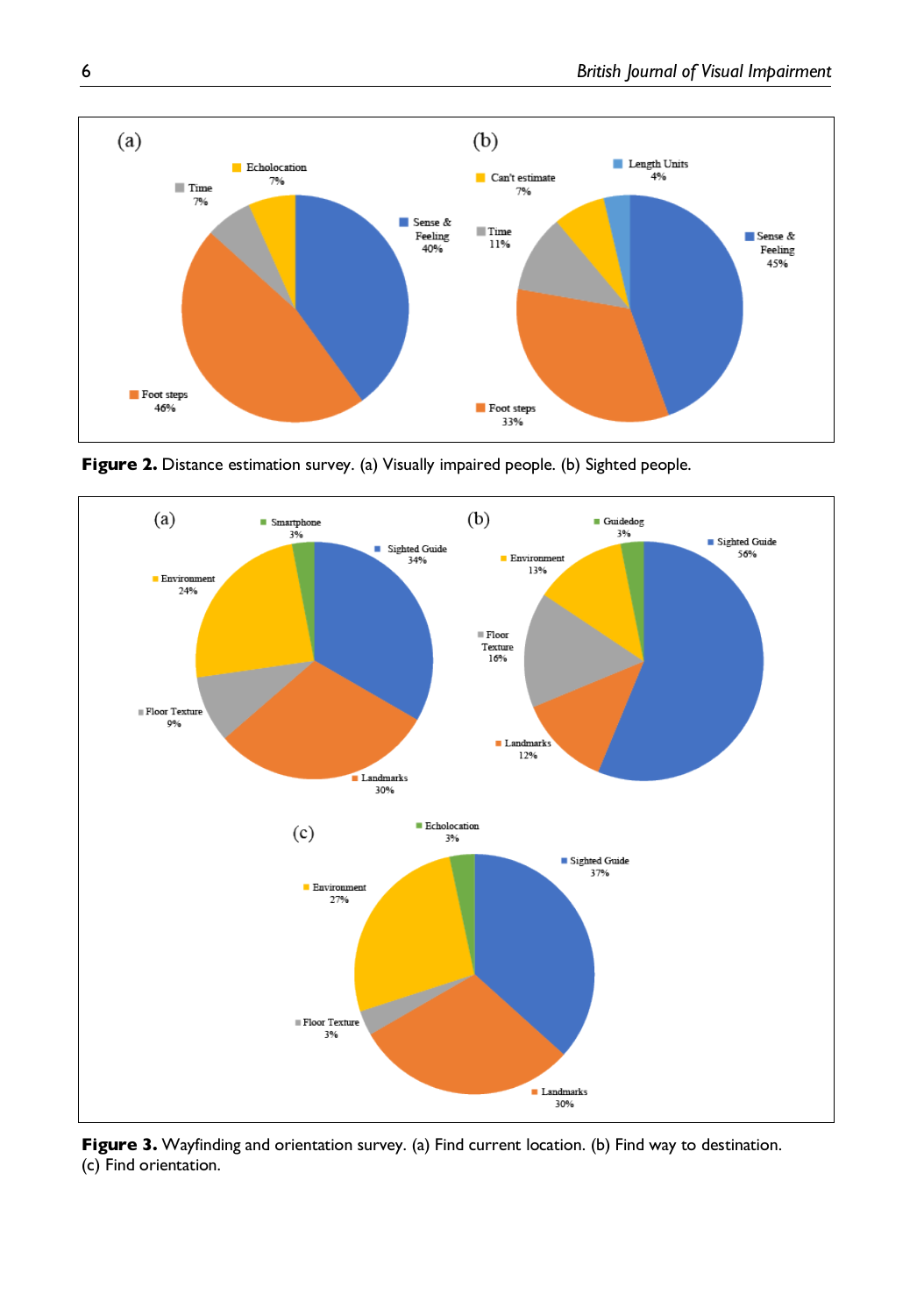

Figure 4. Unfamiliar spaces survey. (a) Level of difficulty. (b) Confidence.

| Universities, colleges | Complex and medium to large buildings.<br>Most participants aged between 18 and 29 said that navigating within buildings of<br>colleges and universities is either medium or hard, depending on the size of |
|------------------------|-------------------------------------------------------------------------------------------------------------------------------------------------------------------------------------------------------------|
|                        | population inside the buildings, and type of building. For example, engineering                                                                                                                             |
|                        | buildings are usually complex and have a lot of engineering equipment and                                                                                                                                   |
|                        | furniture, which are usually relocatable and able to cause them harm.                                                                                                                                       |
| Hospitals, public      | Busy, noisy, complex and large-sized buildings.                                                                                                                                                             |
| healthcare             | Up to 22 of participants (73%) agreed walking inside a hospital is very difficult<br>due to population size of patients, nurses, doctors, and visitors, and a lot of                                        |
|                        | obstacles, for example, hospital beds and furniture. Most participants were                                                                                                                                 |
|                        | distracted by the noise and the many obstacles surrounding them, which                                                                                                                                      |
|                        | therefore made them lose their way, and also lose orientation as they cannot<br>use any landmark and environment information.                                                                               |
| Shopping malls,        | Shopping mall: busy, large, wide-open and crowded buildings.                                                                                                                                                |
| department stores,     | Department store: busy, large, but well-organized buildings.                                                                                                                                                |
| supermarkets           | Supermarket: small to medium buildings                                                                                                                                                                      |
|                        | Although the buildings are well-structured, participants still found it difficult to                                                                                                                        |
|                        | walk by themselves. A total of 18 (60%) agreed shopping is challenging due to                                                                                                                               |
|                        | obstacles, for example, people and trolleys, and problems in reading information,                                                                                                                           |
|                        | such as price and product name. Most shops do not provide any accessibility                                                                                                                                 |
|                        | information on the label of the products, for example, Braille or audio feedback,                                                                                                                           |
|                        | but some, like medicine, are embossed with Braille. This is useful, but Braille                                                                                                                             |
|                        | cannot be put on every package due to its limitation and cost. As a result,                                                                                                                                 |
|                        | visually impaired people cannot find what they are looking for.                                                                                                                                             |
| Museums, exhibitions   | Complex, well-organized and medium to large buildings.                                                                                                                                                      |
|                        | This type of building is usually full of exhibitions, for example, antique statues or                                                                                                                       |
|                        | paintings, which are valuable. A total of 22 of the participants (73%) said that                                                                                                                            |
|                        | they need to be careful when walking inside this type of building as they could                                                                                                                             |
|                        | damage the exhibits. The signage cannot be seen or read. To prevent physical                                                                                                                                |
|                        | contact, most buildings usually set up a colored line (on the floor) or a rope to                                                                                                                           |
|                        | indicate that the area behind the line is prohibited. This can be a problem since                                                                                                                           |
|                        | visually impaired cannot see the line when walking in a museum. Participants                                                                                                                                |
|                        | suggested a rope, edge, and handrail are useful, possibly, illuminated which                                                                                                                                |
|                        | provides good contrast for partially sighted people.                                                                                                                                                        |
| Airports               | Busy, noisy, complex, and large buildings. Some areas are wide open.                                                                                                                                        |
|                        | These buildings are typically large and full of people walking around, and airport                                                                                                                          |
|                        | furniture, for example, check-in counters and seating, which are all counted as                                                                                                                             |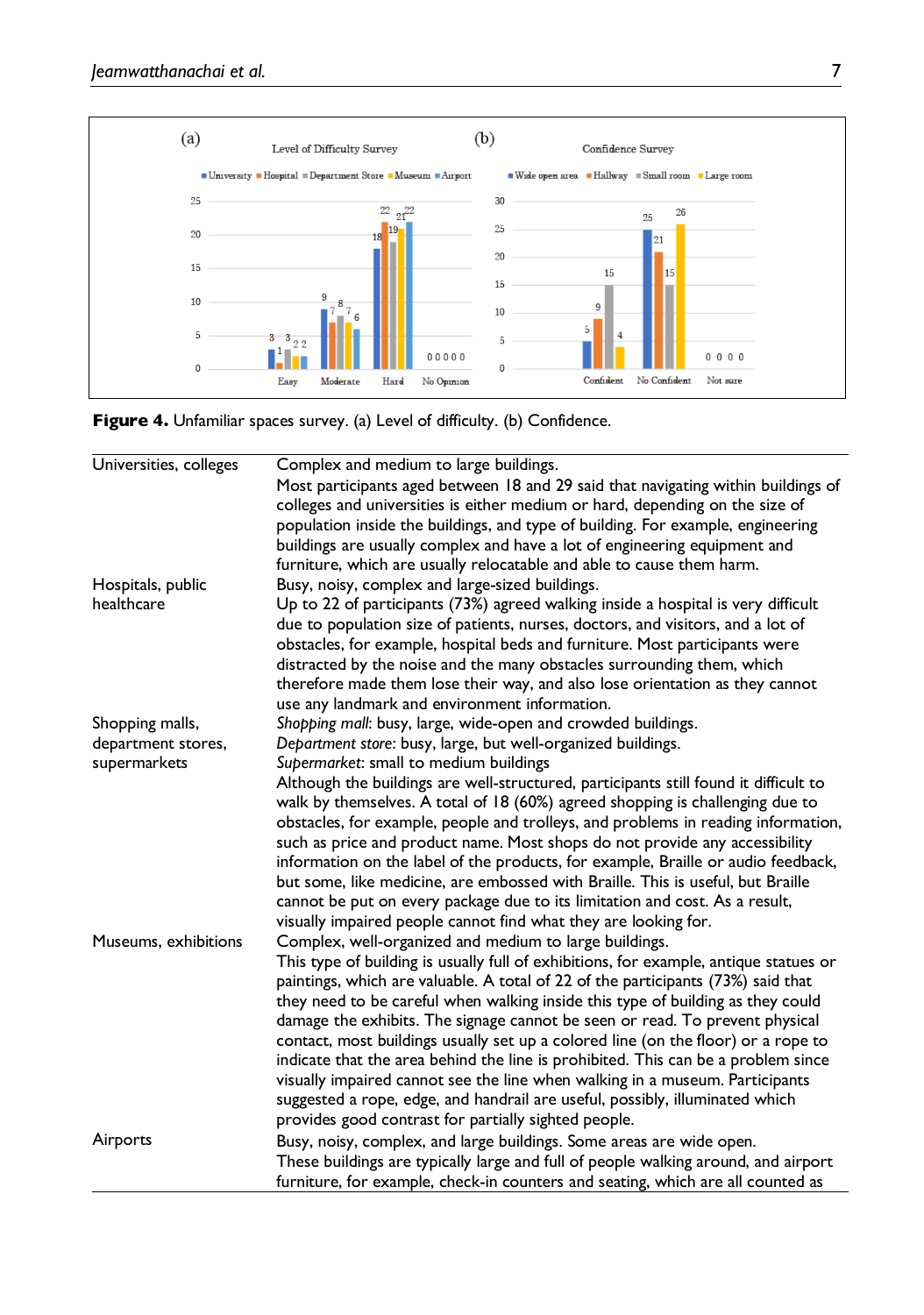obstacles. Most participants (73%) said walking inside an airport alone is very difficult, since they often bump into people. Noise is also an obstacle, making them lose their orientation. Walking in the wide-open areas is still difficult as it makes it easier to get lost, as they cannot find landmarks in the noisy and busy environment.

To reach the Gate is still difficult due the complexity of the buildings and long distances they need to walk, although they can request support services. Furthermore, escalators must be used, which most people with visual impairment are afraid of because they do not know where the steps are, and the edge of the steps is not high contrast, which is dangerous if they trip and fall.

Considering these five types of building, there are four types of spaces inside the building and public space whose difficulty in navigating need to be considered separately: wide-open area, hallway, small room, and large room. From the survey,  $21-26$  participants (70%–87%) said they were not confident in navigating through wide-open areas, hallways, and large rooms, as it is too difficult to navigate independently. Most participants got lost usually while just standing or navigating through wide-open areas. Most said that there were not many landmarks they could use to help them detect their orientation, such as wall, door, curb, edge, and surface. With noise and people walking about, a lot of distractions to visually impaired people are created.

Large rooms refer to auditoriums, stadiums, concerts, theaters, and halls. Up to 26 participants (87%) said that large rooms are usually full of (auditorium) chairs and tables, and hallways are too wide to navigate by themselves. The problem is that, when they do attend events, for example, concerts, movie theaters, or conferences, they could not find their seat as it has no Braille indication. As with stairs where tread depth and rise height are not standard, the dimension of chairs is not standard or the offset space between each row in the seating area.

For hallways and corridors, some of the participants are confident (30%) in navigating them, while others are not (70%), because some hallways and corridors are too wide, and that makes them afraid of walking alone. When they tried to walk along the wall, there was furniture installed in the space, and obstacles attached on the wall, but too high to be detected by white cane, for example, wall-mounted telephone and fire extinguisher. Two participants suggested that some visually impaired people have used the edge of a door to detect their orientation in order to find their way. However, this edge is usually sharp and sometimes harm people encountering it.

For the small rooms, half of the participants said that they had a lot of confidence, as they can find landmarks easier than other types of space, even though the settings are changing all the time. The other half countered that it is still difficult to navigate these spaces if they are not familiar with them. This situation is similar to walking in museums. They are afraid that they could damage things inside the room.

In addition to unfamiliar spaces, however, the findings also suggested a further four types of buildings that are usually visited for daily activities: train stations, libraries, canteens/cafeterias, and auditoriums/halls.

| <b>Train stations</b> | Noisy, busy, small to medium buildings, and dangerous spaces.                               |  |  |
|-----------------------|---------------------------------------------------------------------------------------------|--|--|
|                       | The first is noise that distracts them a lot while they attempt to find their               |  |  |
|                       | orientation and gather train information. In this type of building, it is hard to find a    |  |  |
|                       | landmark where a crowd of people gather in the daytime. The second problem is               |  |  |
|                       | the gap between the trains and the platforms. All the partially sighted participants        |  |  |
|                       | said that they are afraid of stepping up to the train because they cannot find the          |  |  |
|                       | edge, even though it is usually indicated in yellow color with high contrast.               |  |  |
| Libraries             | Well-organized, busy, and small to medium buildings, but too silent.                        |  |  |
|                       | This type of building is usually silent and full of furniture, for example, chairs, tables, |  |  |
|                       | and bookshelves, but well-organized. Most partially sighted participants said that it       |  |  |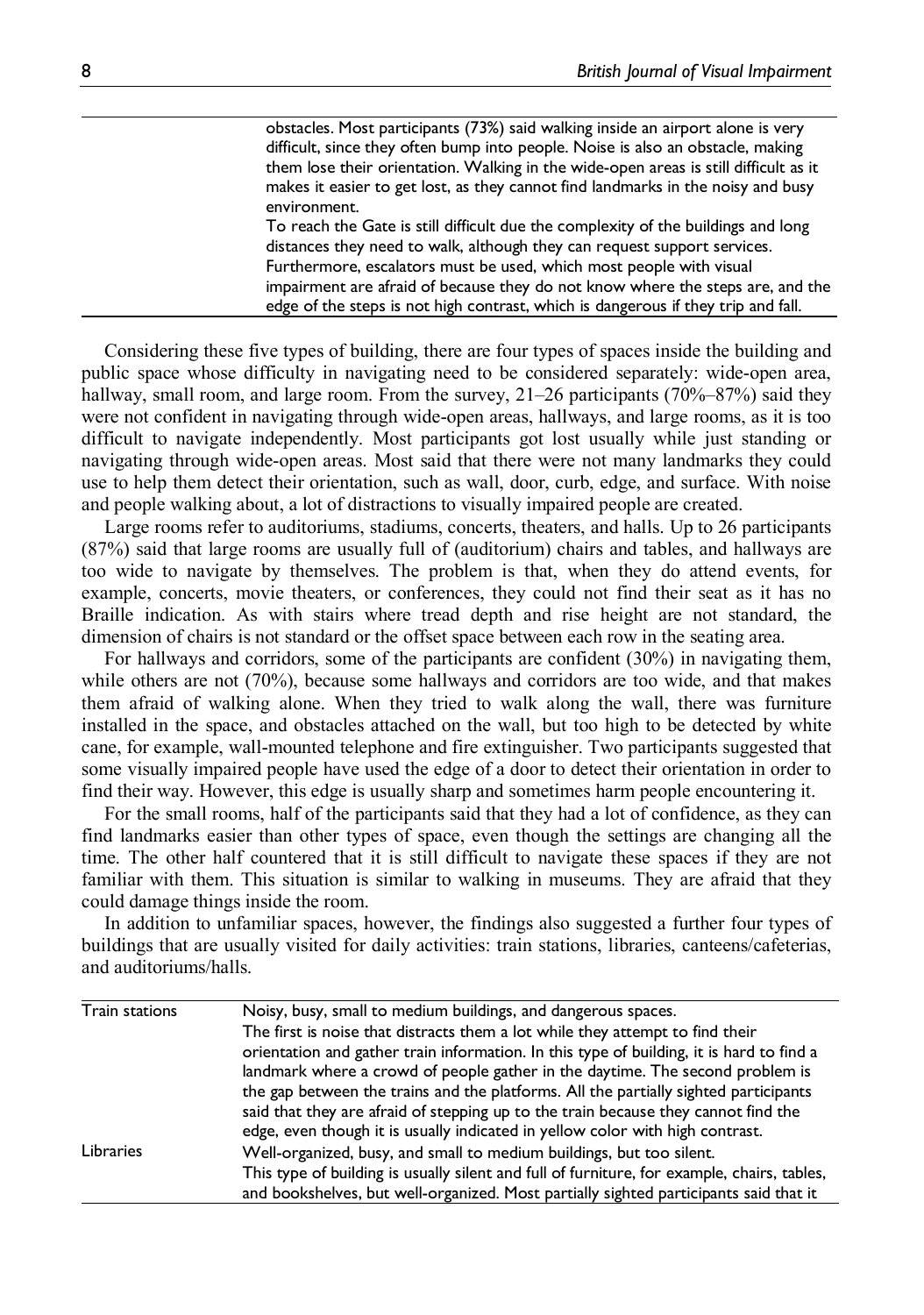|                                        | is very difficult to find a book by themselves due to blurry vision, which requires<br>using a magnifying glass or device in order to identify the name of the book. Most<br>books do not have Braille embossed on their covers. Looking for books on your<br>own becomes impossible. Likewise, all the partially sighted participants said that<br>some libraries have automatic sliding door systems installed at the entrance or |
|----------------------------------------|-------------------------------------------------------------------------------------------------------------------------------------------------------------------------------------------------------------------------------------------------------------------------------------------------------------------------------------------------------------------------------------------------------------------------------------|
|                                        | elsewhere. This type of door usually has no warning signs saying that it is glass and<br>transparent.                                                                                                                                                                                                                                                                                                                               |
|                                        | This could be a problem to people who are partially sighted, because they cannot<br>distinguish between the door and an empty space. Some buildings, on the other                                                                                                                                                                                                                                                                   |
|                                        | hand, have placed glass manifestation (e.g., markings and motifs) on the doors, but<br>they can hardly be seen because they are not sufficiently high contrast. In addition,<br>this type of door sometimes does not work due to some technical difficulty, for<br>example, sensors or mechanical issues, and could harm its users.                                                                                                 |
| Canteens, cafeteria                    | Canteens and cafeterias are usually filled with tables and chairs which can be<br>relocatable within the space. This problem sometimes affects visually impaired when<br>visiting, depending on the number of people in the area. For example, lunch time at<br>the universities and shopping centers are usually filled with crowds and noise.                                                                                     |
| Auditoriums,                           | Busy, large buildings.                                                                                                                                                                                                                                                                                                                                                                                                              |
| stadiums, concerts,<br>theaters, halls | Walking inside this type of building is sometimes difficult, depending on situations,<br>events, and number of people. One participant said that it was very hard, when she<br>attended the concert, to find her seat even though accompanied by friends. Also,<br>this type of building often does not usually provide any labeling and accessibility for<br>disabled people.                                                      |

## *Obstacles and hazards in indoor navigation*

Obstacles and barriers are something that people with visual impairment face every day. As seen in Figure 5, most participants reported being hit by obstacles that can cause them to lose their body-balance and orientation, which is most important while navigating. In this section, the findings show how often most visually impaired people experienced hitting various obstacles.

It is clear that noise is the most impact factor they face, while silence is the least. In a wide-open area, too much noise creates a lot of distraction, resulting in loss of orientation. This situation usually happens when the space is full of crowds, for example, wide-open area in a department store. On the other hand, a too quiet space tends to create panic in people with visual impairment, as they receive no feedback, and they think that the direction they are walking in is wrong. This situation is serious; people may end up injured if they are walking inside a building where some area is being renovated, and warning notices are not provided.

Most participants said that the majority of obstacles they hit are at body-level and head-level, for example, wall-mounted furniture and objects, and hanging labels, as they cannot detect them with a white cane or a guide dog, which are only able to detect ground-level obstacles. In addition, the white cane cannot detect some slippery floor hazards, especially a wet floor or objects that make the floor more slippery when dropped on the floor, for example, fabric. However, moving obstacles, for example, people and trolleys were also mentioned as the obstacles that up to 70% of people with visual impairment face.

This study also found that light is useful and important to partially sighted people. People have used light as a helper to detect distance and orientation while navigating inside buildings. However, in some areas, if the light is too bright and illuminates the eyes, it causes temporary blindness.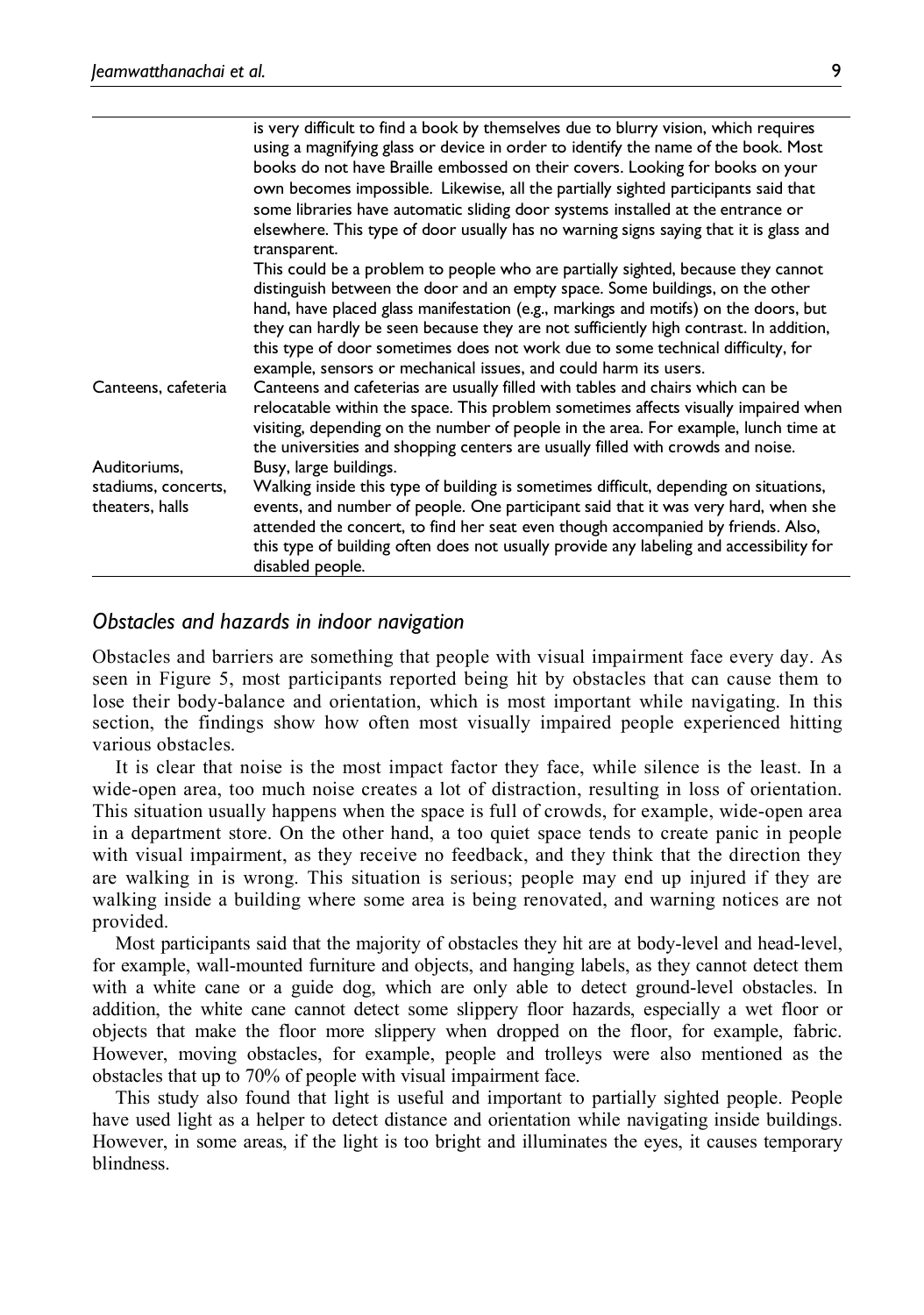

**Figure 5.** Obstacles experience survey.

# **Discussion**

In this study, 45 people (30 people with visual impaired, and 15 sighted people) were interviewed using a questionnaire with five categories (18 questions, see Appendix 1). This resulted in 45 hr of audio recording which gave a rich set of data for analysis. The finding of this study is important, as there is no previous study on indoor navigation behavior by blind people in unfamiliar spaces and buildings. Thus, the findings of this study will be particularly important for building and interior designers to make a better and friendly environment for people with visual impairment. Moreover, the findings can be useful for O&M instructors and specialists to improve O&M courses and training, and of course researchers who work in the field of assistive technology for better indoor navigation for blind people.

The findings of our study indicated that visually impaired people experienced challenges when walking inside unfamiliar spaces, where a common tool like the white cane cannot help them navigate independently. Most of the participants cannot navigate in such spaces in their first attempt. Therefore, they need to be accompanied by a sighed guide, in order to learn and familiarize themselves with the space before independent navigation with a white cane or other assistance.

While visually impaired people have used the sense and feeling instead of counting footsteps to find their location and orientation, the findings suggest that employing a combination of strategies for navigation instead of using one particular strategy creates confidence in navigation in familiar spaces. For example, one participant had simultaneously used their sense and feeling while counting footsteps during indoor navigation. Another used a timing strategy together with their sense and feeling. For unfamiliar spaces, however, people with visual impairment usually rely on a sighted guide and landmark and environment information.

# **Conclusion**

In the outdoors, visually impaired people can sense and use environmental cues using the white cane, while inside public spaces, many of the environmental cues cannot be used due to various difficulties. Technologies are being invented to solve the navigation problems of people with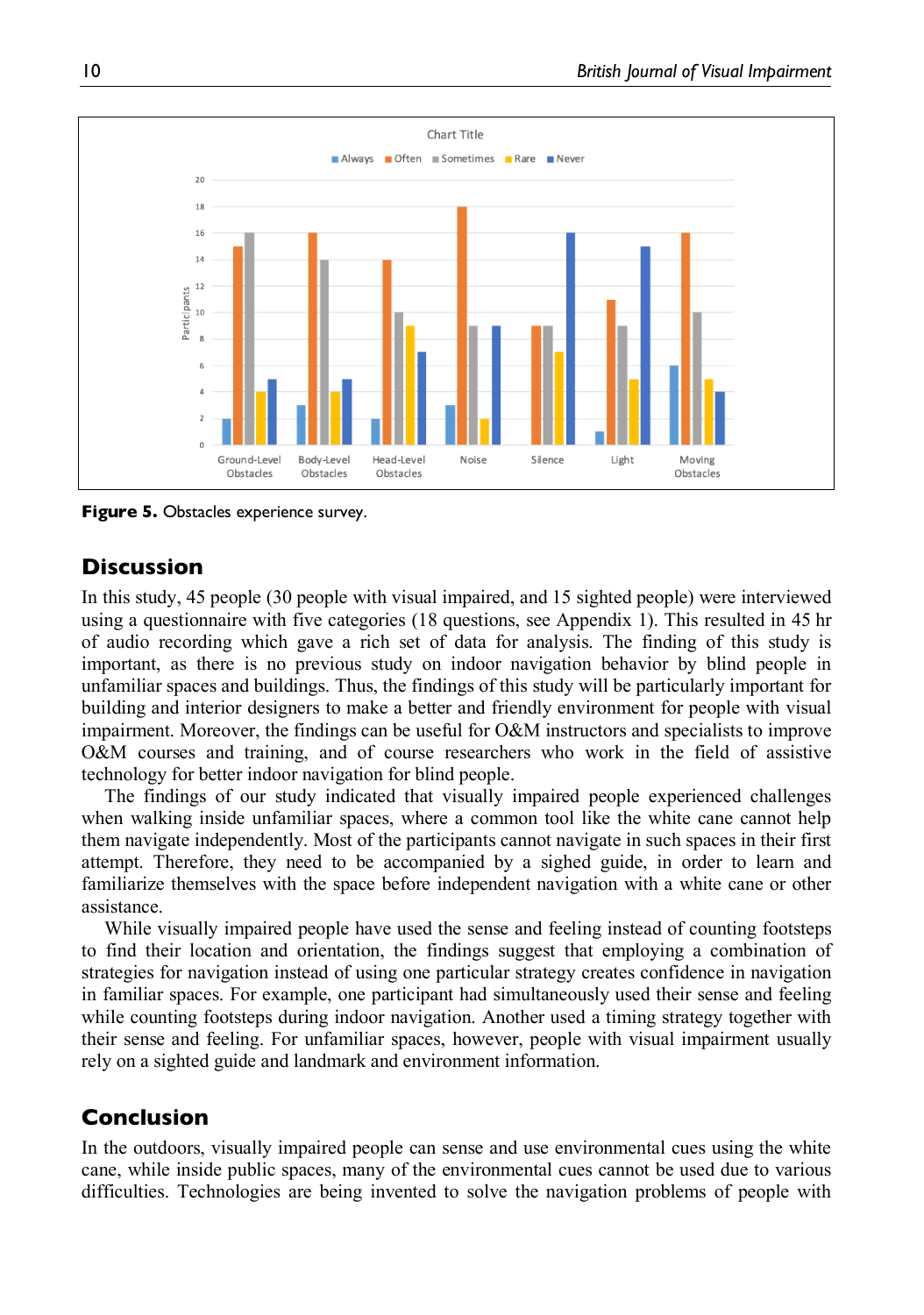visual impairment. To help the visually impaired to have freedom in navigation, additional information (obstacles, barriers, and accessibility) is essential to be introduced, which led to this study.

The findings revealed that navigating inside buildings and public spaces full of unfamiliar features is too difficult to attempt the first time for a number of reasons, reducing confidence in independent navigation. Navigation inside buildings by the visually impaired is a challenge, as it takes a long time to become familiar with spaces, which leads to the need for sighted people's assistance; there is also a problem regarding distance estimation and instruction to the destination.

Many difficulties are experienced by the visually impaired while inside public spaces full of unfamiliar features, such as obstacles, barriers, and accessibility information that have made them unable to navigate safely. To overcome this, the use of indoor landmarks was found to be significantly useful to them. Not only landmarks, but environment cues (e.g., light, smell, and noise) are also used in the wayfinding and mental map construction processes.

The findings of this study investigated the problems and challenges experienced by visually impaired people during indoor navigation, and what kind of behaviors and strategies that they use to overcome their problems. The findings can be useful for further developments, such as indoor navigation systems, wearable computing devices, and mobile devices as well as for O&M specialists and instructors, in constructing a spatial representation (Jeanwatthanachai, Wald, & Wills, 2017).

## **Funding**

The author(s) received no financial support for the research, authorship, and/or publication of this article.

# **ORCID iD**

Watthanasak Jeamwatthanachai https://orcid.org/0000-0002-4622-0493

## **References**

- Almeida, X. M., Martins, L. B., & Lima, F. J. (2015). Analysis of wayfinding strategies of blind people using tactile maps. *Procedia Manufacturing, 3*, 6020–6027.
- Ganz, A., Schafer, J., Gandhi, S., Puleo, E., Wilson, C., & Robertson, M. (2012). PERCEPT indoor navigation system for the blind and visually impaired: architecture and experimentation. *International Journal of Telemedicine and Applications, 2012*, 894869.
- Guidedogs.org.au. (2016). Frequently asked questions. *GuideDogs SA/NT*. Retrieved from https://www.guidedogs.org.au/frequently-asked-questions (accessed May 5, 2016).
- Guidedogs.org.uk. (2016). Are dogs allowed everywhere? Access all areas. *Guide Dogs*. https://www.guidedogs.org.uk/how-you-can-help/campaigning/access-all-areas/ (accessed May 5, 2016).
- Jeamwatthanachai, W., Wald, M., & Wills, G. (2017). Map data representation for indoor navigation by blind people. *International Journal of Chaotic Computing, 4*, 70–78.
- Kulyukin, V., Gharpure, C., Nicholson, J., & Pavithran, S. (2004, September 28–October 2). *RFID in robotassisted indoor navigation for the visually impaired*. Paper presented at Proceedings of 2004 IEEE/RSJ International Conference on Intelligent Robots and Systems, (IROS 2004), Sendai, Japan.
- Li, K. J., & Lee, J. (2010, October 18–22). *Indoor spatial awareness initiative and standard for indoor spatial data*. Paper presented at Proceedings of IROS 2010 Workshop on Standardization for Service Robot, Taipei, Taiwan.
- Papadopoulos, K., Charitakis, K., Kartasidou, L., Kouroupetroglou, G., Gumus, S. S., Stylianidis, E., . . . Lithoxopoulos, N. (2016). User requirements regarding information included in audio-tactile maps for individuals with blindness. In *International conference on computers helping people with special needs* (pp. 168–175). London, England: Springer.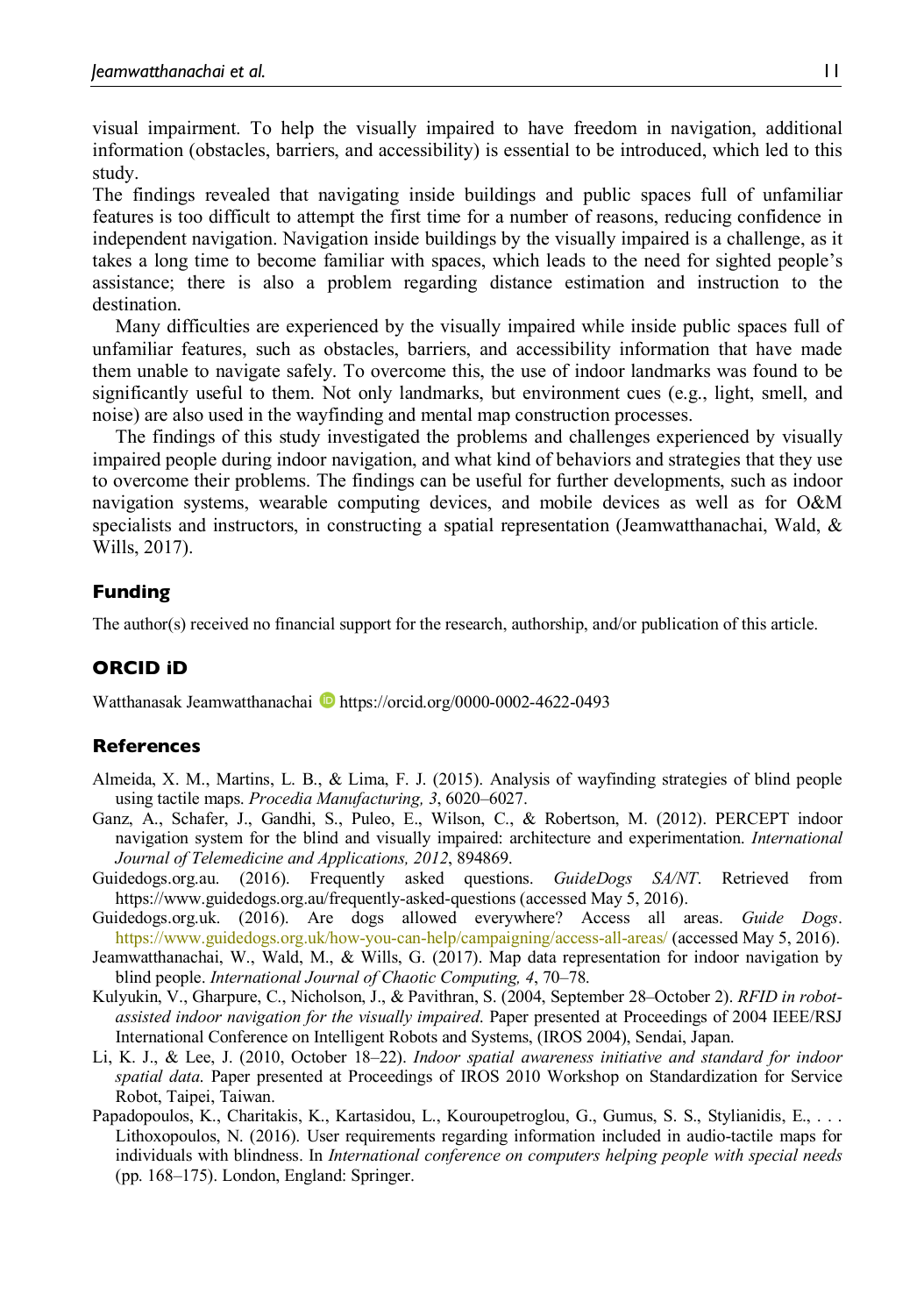- Picinali, L., Afonso, A., Denis, M., & Katz, B. F. (2014). Exploration of architectural spaces by blind people using auditory virtual reality for the construction of spatial knowledge. *International Journal of Human-Computer Studies, 72*, 393–407.
- Schinazi, V. R., Thrash, T., & Chebat, D. R. (2016). Spatial navigation by congenitally blind individuals. *Wiley Interdisciplinary Reviews: Cognitive Science, 7*, 37–58.
- Shoham, Y., & Leyton-Brown, K. (2008). *Multiagent systems: Algorithmic, game-theoretic, and logical foundations*. New York, NY: Cambridge University Press.
- Williams, M. A., Galbraith, C., Kane, S. K., & Hurst, A. (2014). "Just let the cane hit it": How the blind and sighted see navigation differently. In *Proceedings of the 16th international ACM SIGACCESS conference on computers and accessibility* (pp. 217–224). New York, NY: ACM.
- Williams, M. A., Hurst, A., & Kane, S. K. (2013). "Pray before you step out": Describing personal and situational blind navigation behaviors. In *Proceedings of the 15th international ACM SIGACCESS conference on computers and accessibility* (p. 28). New York, NY: ACM.
- Vecchi, T. & Cattaneo, Z. (2011). *Blind vision: The neuroscience of visual impairment*. Cambridge, MA: The MIT Press.
- World Health Organization. (2014). *Visual impairment and blindness*. Retrieved from http://www.who.int/mediacentre/factsheets/fs282/en/ (accessed May 16, 2016).
- Zeng, L. (2015). A survey: Outdoor mobility experiences by the visually impaired. In A. Weisbecker, M. Burmester, & A. Schmidt (Eds.), *Mensch und Computer 2015*—*Workshopband* (pp. 391–397). Berlin, Germany: De Gruyter Oldenbourg.

# **Appendix 1**

| #  | Section                 | People with visual impairment                                          | Sighted people                                                                        |
|----|-------------------------|------------------------------------------------------------------------|---------------------------------------------------------------------------------------|
| 01 | Use of assistance       | Did you attend a mobility training course,                             | Is a mobility training course (e.g., orientation                                      |
|    |                         | for example, orientation and mobility?                                 | and mobility) important to visually impaired                                          |
|    |                         |                                                                        | and blind people?                                                                     |
| 02 |                         | Which assistance do you use when you                                   | Which assistance do visually impaired and                                             |
|    |                         | navigate inside buildings by yourself? How                             | blind people use when navigating inside                                               |
|    |                         | often do you use the assistance for your                               | buildings by themselves? How often do visually                                        |
|    |                         | daily routines?                                                        | impaired people use this assistance?                                                  |
| 03 | Distance estimation     | How do you estimate the distance while                                 | How do visually impaired and blind people                                             |
|    |                         | navigating inside buildings by yourself?                               | estimate the distance while navigating inside<br>buildings by themselves?             |
| 04 | Wayfinding and          | How often do you navigate by yourself                                  | How often do visually impaired and blind                                              |
|    | orientation when        | inside unfamiliar spaces, for example,                                 | people navigate by themselves inside unfamiliar                                       |
|    | traveling in unfamiliar | university, hospital, department store,                                | spaces, for example, university, hospital,                                            |
|    | space/unfamiliar        | museum, and airport?                                                   | department store, museum, and airport?                                                |
| 05 | spaces                  | What is the level of difficulty to navigate in                         | While navigating inside buildings by visually                                         |
|    |                         | university, hospital, department store,                                | impaired and blind people, what is the level of                                       |
|    |                         | museum, and airport?                                                   | difficulty to navigate in university, hospital,                                       |
|    |                         |                                                                        | department store, museum, and airport?                                                |
| 06 |                         | Do you have confidence to navigate inside                              | Do visually impaired and blind people have                                            |
|    |                         | buildings by yourself through wide-open,<br>hallway, room, large room? | confidence to navigate by themselves through<br>wide-open, hallway, room, large room? |
| 07 |                         | Inside unfamiliar spaces inside buildings,                             | In unfamiliar spaces inside buildings, how do                                         |
|    |                         | how do you know where you are?                                         | visually impaired and blind people know where                                         |
|    |                         |                                                                        | they are?                                                                             |
| 08 |                         | Inside unfamiliar spaces inside buildings,                             | Inside unfamiliar spaces inside buildings, how                                        |
|    |                         | how do you reach your destination?                                     | do visually impaired and blind people reach                                           |
|    |                         |                                                                        | your destination?                                                                     |
| 09 |                         | How can you find your orientation or the                               | How can you find your orientation or the                                              |
|    |                         | direction you are heading to?                                          | direction visually impaired and blind people<br>are heading to?                       |
| 10 |                         | What landmarks are you looking for in                                  | What landmarks are visually impaired and                                              |
|    |                         | order to learn or to help you to navigate                              | blind people looking for in order to learn or                                         |
|    |                         | by yourself through unfamiliar spaces?                                 | to help you to navigate by yourself through<br>unfamiliar spaces?                     |